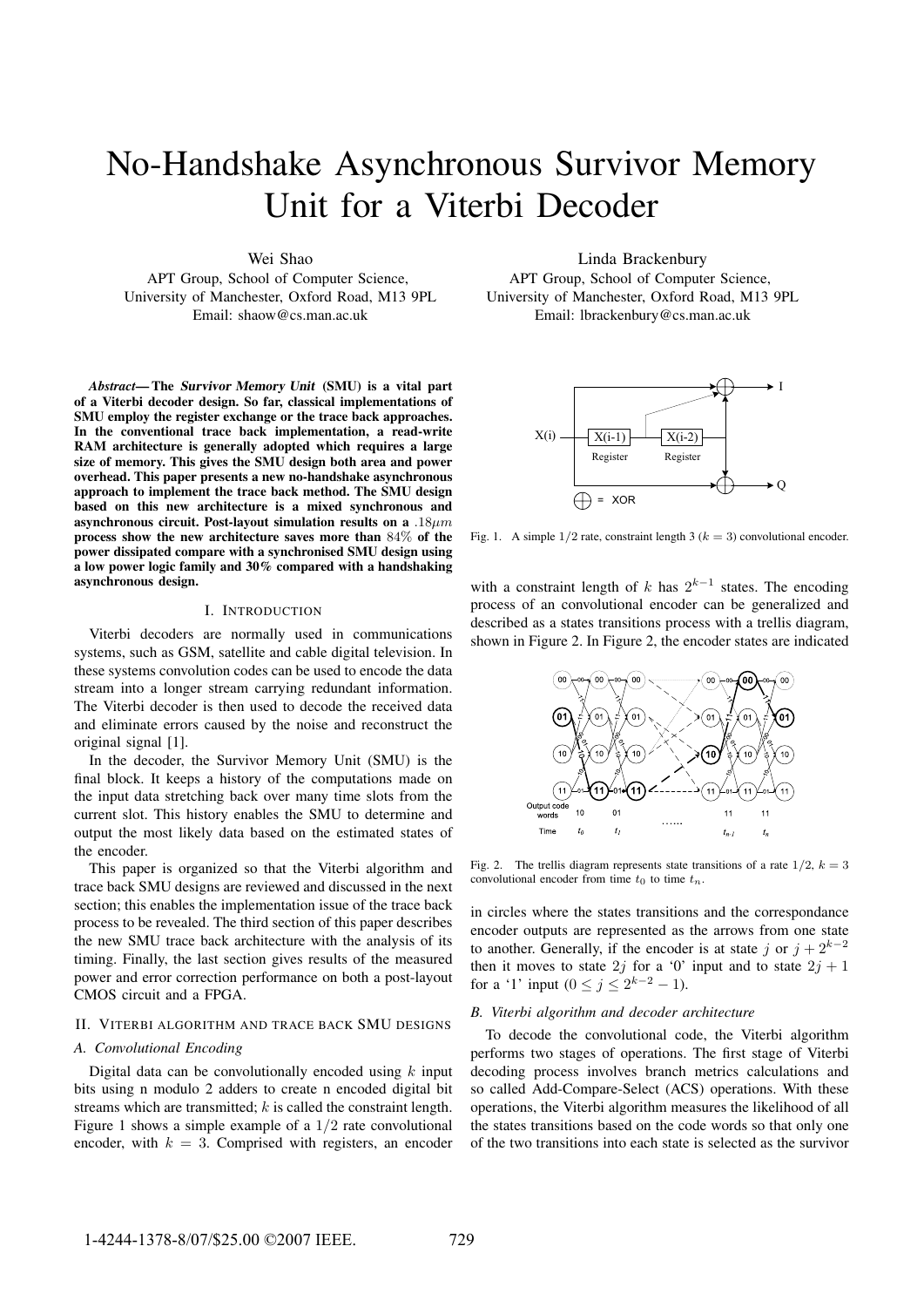branch at every time step. Figure 3(a) illustrates the results of this process as a trellis diagram, in comparison to Figure 2, and only the survived states transitions and the correspondence states are shown. The trace back process is basically a reverse



(a) Trellis of the survivor branches after ACS operations.



(b) Trace back the survivor trellis process of the Viterbi algorithm.

#### Fig. 3. Viterbi decoding process presented in trellis diagram.

of the decoding process, as indicated as the highlighted arrows in Figure 3(b). The trace back starts from a random state of time  $t_n$  and traces backward through the path formed by the history of the survivor branches. For example, the trace back in Figure 3(b) is started from state 11. Since paths that start from all states at the end of this trellis are all merged into state 10 at the second trace back step, there is only one unique states sequence can be obtained by the rest of the trace back steps. Therefore, this state sequence can be used to generate the decoded data. According to the 'rule of thumb' [2] [3], the decoding process needs to perform  $L$  steps of trace back where  $L \geq 5k$  to guarantee the convergence, .

A Viterbi decoder normally comprises three blocks [1] as shown in Figure 4. The Branch Metric Unit (BMU) computes the branch metrics of the input symbols. The Path Metric Unit (PMU) performs ACS operations to obtain the survivor branch selection for each state. The trace back Survivor Memory Unit (SMU) keeps a history of these selections in a memory for a number of time steps and determines the decoded output from trace backs.

#### *C. Trace back algorithm and SMU designs*

The trace back algorithm can be generalised as a recursive updating process where the trace back recursion estimates the previous encoder state  $S_{n-1}$  according to the current state  $S_n$ 



Fig. 4. Viterbi decoder block architecture

[4], which consists of m bits  $(m = k - 1)$ , where

$$
S_{n-1} = S_n[m-2:0]d_n^S
$$
 (1)

for the common radix-2 trellis, where  $S_n[m-2:0]$  represents the bottom m-1 bits of  $S_n$ .  $d_n^S$  is the one-bit survivor branch selection from the PMU and is read from the memory location addressed by state index  $S_n$  and time index n; the previous state  $S_{n-1}$  is obtained by simply removing the most significant bit,  $S_n[m-1]$ , of  $S_n$  and appending  $d_n^S$  as the least significant bit.

The most common synchronous trace back SMU design is the one-pointer architecture [5]. In this approach, a memory is used to store all branch selections and is partitioned into a write block, a merge block and a read block. During the decoding process, the new survivor branch selections are written to the write region while the previous survivor branch selections are traced and read from the merge and read block, simultaneously. In order to match the SMU in/out throughput, the trace back and read operations must complete before the write region is fully occupied. This normally results in a high frequency of memory read operations.

On the contrary to a synchronised design [1], the timing is individually scheduled in an asynchronous system and multiple trace backs are performed concurrently and continuously controlled by handshakes. However the major implementation issue of the asynchronous design is the overhead of handshake logic that consumes extra power.

#### III. THE NEW SMU DESIGN

In order to take the advatages of asynchronous trace back and also to avoid its implementation overhead, we propose an mixed synchronous and asynchronous trace back SMU design.

## *A. The new SMU architecture*

Figure 5 illustrates the new SMU top level architecture. As shown in Figure 5, the design consists of 3 major blocks: the Survivor Branch selections Memory, the Trace Back Path, the Decoding block. The memory and the Decoding block are synchronised to the global clock whereas the Trace Back Path runs mainly asynchronously. The memory block is implemented as L slots latches rather than RAM and is selectively loaded from the system clock. Therefore, the stored selections are all output straightaway and synchronously to the Trace Back Path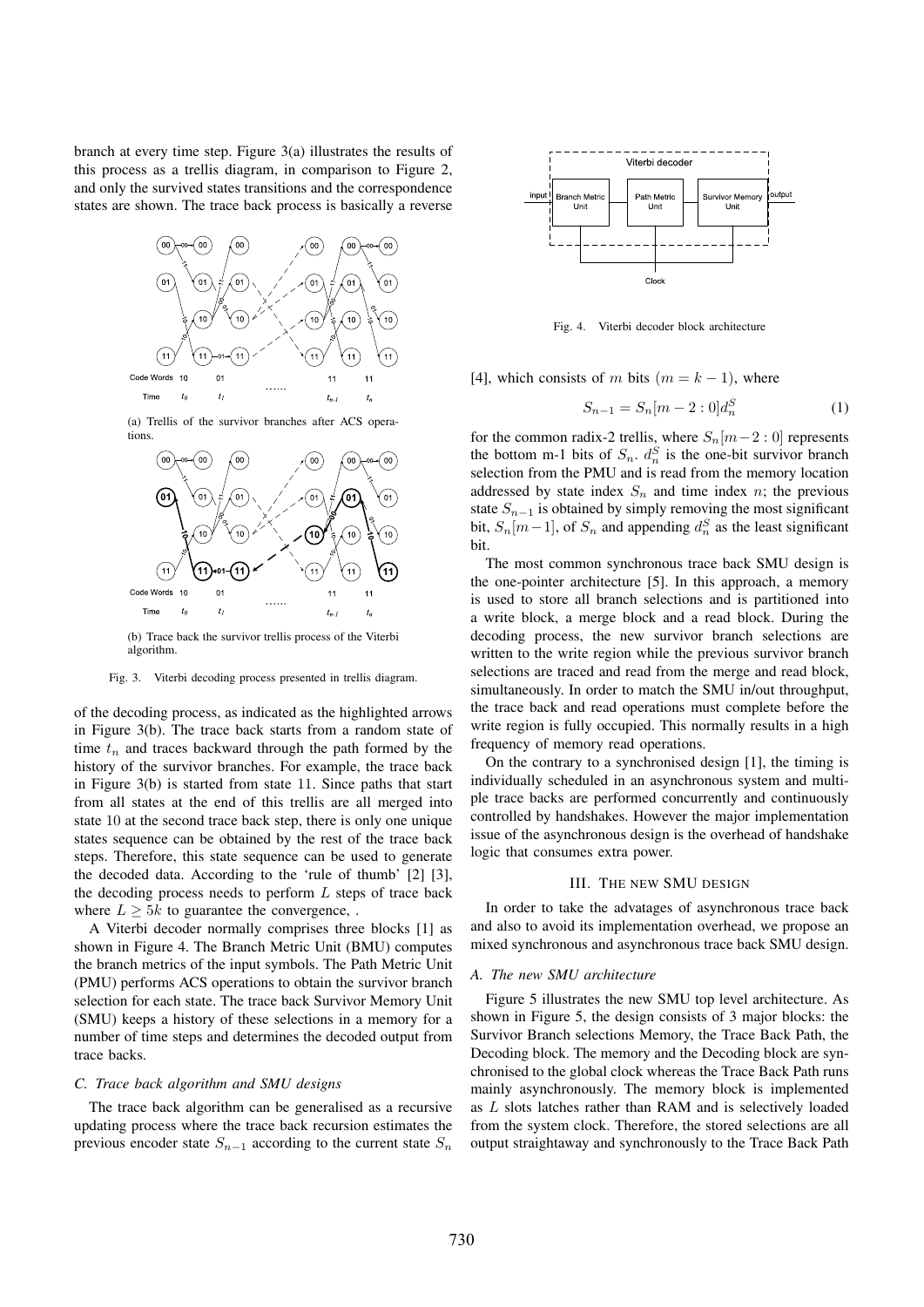

Fig. 5. The new SMU architecture, which consists of three major blocks. The Survivor Branch selections Memory and the Decoding block are synchronised by the clk while the Trace Back Path is running asynchronously.

when being updated. This avoids the repeated memory read operations usually performed in a conventional SMU.

The major novelty of this new SMU design is in the Trace Back Path design. The encoder state in the Trace Back Path is encoded as  $1 - of - 2^{k-1}$  bits data other than the k-bit index in a normal SMU. For example, the states 00, 01, 10, and 11 of an  $k = 3$  encoder are represented by 4-bit data 0001, 0010, 0100, and 1000 respectively. With this state encoding scheme, the Trace Back Path is implemented as the trellis structure shown in Figure 2 and, therefore, a trace back is carried out as an asynchronous logic '1' signal propagation. In the Trace Back Path when a memory slot  $M_{L-2}$ , for instance, is updated at time t, its correspondence trace back stage,  $T_{L-2}$ , will be initiated with a new random encoder state,  $es_{L-2}$ , which is passed to the previous stage  $T_{L-3}$  to update its encoder state,  $es_{L=3}$ . This updating process is then propagated asynchronously as a trace back through the rest of the Trace Back Path. In the next clock cycle  $t + 1$ , the memory slot  $M_{L-1}$  will be updated by new branch selections and the trace back stage  $T_{L-1}$  also initiate a new trace back which is then running asynchronously thereafter and concurrently with the previous trace back.

In the design trace backs are started at each clock cycle in the increment trace back units from left to right in Figure 5. Since they will eventually converge before reaching the beginning of the trace back path where the estimated encoder state is captured, it is not necessary to use state holding devices in the trace back path.

#### *B. The design of Trace Back Path*

The trellis structure of the Trace Back Path is illustrated in Figure 6. As Figure 6 indicates, the Trace Back Path comprises only simple combinational circuits, i.e. OR gates, multiplexers and demultiplexers. There is no handshake logic to control the asynchronous trace back signals. For example, corresponding to the example in Figure 5, when the memory slot  $M_{L-2}$ is updated the new branch selections  $bs_{L-2}$  will change the connections of the demultiplexers in the trace back stage  $T_{L-2}$ in Figure 6; while the multiplexers of this stage is selecting the



Fig. 6. The structure of the Trace Back Path design for a rate  $1/2$  and  $k = 3$ decoder which is a direct implementation of the trellis structure.

initial encoder state, e.g. state 0001. Therefore, the logic '1' signal is passed through the top multiplexer, the demultiplexers and the OR gate of this stage and then travels asynchronously as a new trace back on the rest of the connected path, which is highlighted in Figure 6. As the new trace back is started, the encoder state  $es_{L-1}$  produced by stage  $T_{L-1}$  is selected and synchronised by the Decoding block to yield decoded data. Then in the next clock cycle, a new trace back will also be started from this stage and goes through a different path. However, since they will eventually merged by the OR gate of stage  $T_0$ , as shown in Figure 6, the new trace back will not affect the result of the last trace back and, thus, the estimated encoder state  $es_0$  can be easily synchronised and used to produce the decoded data.

This Trace Back Path architecture provides 3 major features to the new SMU design. Firstly, this Trace Back Path allows multiple asynchronous trace backs running concurrently, thus the number of memory slots can be minimised. Secondly, in this architecture trace backs are merged by OR gates which is a simple but efficient way of implementing the path convergence. With this approach, a trace back propagation stops once it is 'OR'ed with an existing trace back resulting in no further transitions occurring at the OR gate output. This minimises the power dissipated in trace backs. Thirdly, a trace back in the new architecture is implemented as a 1-bit logic '1' signal propagation without any clock or handshake logic. Therefore, the number of circuits transitions caused by the trace back process is also minimised so that the power dissipation can be significantly reduced.

#### *C. Timing skew analysis*

*1) Negative timing skew:* All paths trace back simultaneously and because of element tolerance and differences in wire length, there will be a variation in time between the arrival of trace back decisions at the oldest timeslot. If large enough, this could cause incorrect data to be determined for clocking into the output flip flop. This can be refered to as negative timing skew and is illustrated in Figure 7. The solid line from state  $S_1$  represents the global winner propagation with time and the dotted line represents all the other 'loser' states. The slower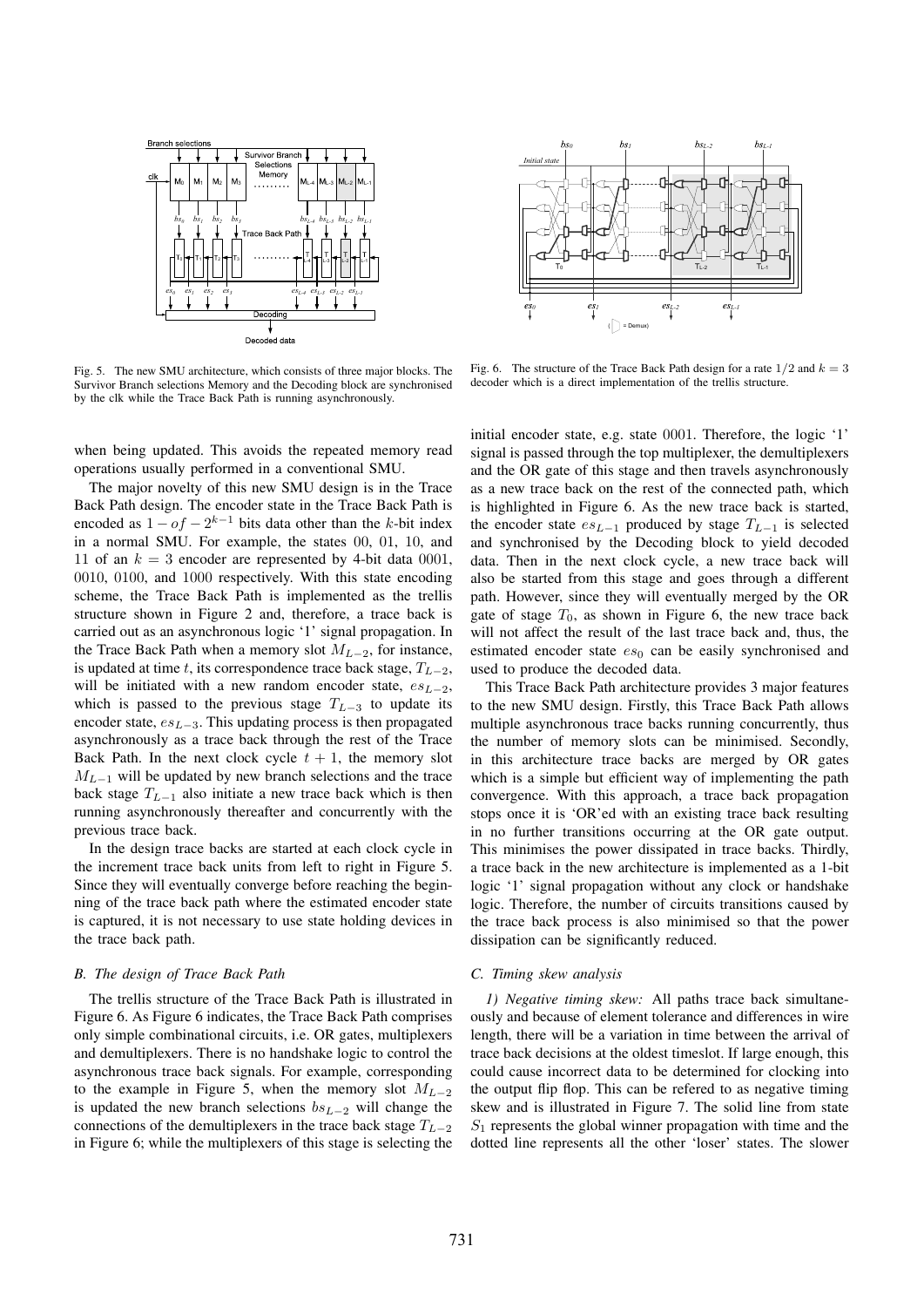

Fig. 7. Trace back gap caused by timing skew.

propagation of the winner means that the loser '0' states can combine with a zero on the winner path from the previous timeslot to indicate a period where no winner is indicated; this is indicated by the shaded region in Figure 7. Were this to happen at the time the decoded data is clocked into the output flip flop then incorrect data would be decoded and output.

The gap caused by the negative timing skew is determined by the delay differences of different paths in the Trace Back Path at each stage. The period  $\rho$  of a gap is upper bounded by

$$
\rho \le \sum_{n=0}^{L-1} (d_{max}^n - d_{min}^n) \tag{2}
$$

where  $d_{max}^n$  and  $d_{min}^n$  are the maximum and minimum delays of stage n. Therefore, the possible error caused by the negative timing skew can always be avoided by shifting the clock edge of the synchronisation flip flop out of the invalid data gap. Thus, as long as the  $\rho$  is less than a clock cycle, the valid decoding operations of the Trace Back Path are guaranteed.

#### IV. TEST RESULTS

The Viterbi decoder design with this new SMU architecture is implemented in both CMOS circuitry and on a FPGA. Power simulations are used to estimate the power figures of the CMOS and FPGA implementations whereas the BER performance is measured from the in circuit tests on FPGA.

#### *A. CMOS implementation results*

The new SMU operates at frequencies 45MHz and 100MHz; and uses a 0.18 micron technology and a 1.8V supply voltage. The layout has been automatically generated using a commercial tool from logic schematics comprising elements from an in-house library of conventional CMOS logic circuits. This approach results in random delays in the trace back path. Table I summarizes the characteristic of the SMU layout. The design has been tested by running Nanosim post-layout simulations. In the post-layout tests, three different size  $(5k, 1)$  $10k$  and  $50k$ ) of random data patterns were generated and added with white Gaussian noise according to the signal noise ratio in decibels. The resulting output bit error rate (BER) and averaged power consumptions for different signal to noise ratios of code rate 1/2 and is given in Table II. The throughput is 45Mbit/sec in these simulations which is equal

TABLE I CHARACTERISTICS OF THE NEW SMU CORE

| Throughput         | $45Mbits/s$ and $100Mbits/s$         |
|--------------------|--------------------------------------|
| Rate               | $1/2$ (or punctured $2/3$ to $7/8$ ) |
| Trace back length  | 64                                   |
| Core size          | $1.05 \times 1.05 = 1.10$ $mm2$      |
| <b>Transistors</b> | 241K                                 |
| Technology         | $.18 \mu m$ standard cell            |

to the targeted throughput of the reference designs in [1] and [6]. It can be seen that the power increases only relatively

| <b>TABLE II</b>                                         |
|---------------------------------------------------------|
| NEW SMU BER AND POWER CONSUMPTION IN DECODING 1/2 CODES |

| $S/N$ in | Input      | Output      | <b>Normal VB</b> | Power |
|----------|------------|-------------|------------------|-------|
| (dB)     | <b>BER</b> | <b>BER</b>  | <b>BER</b>       | (mW)  |
| 0.4      | 0.07335    | 0.1524      | 0.12             | 6.65  |
| 1.7      | 0.04234    | 0.0293      | 0.032            | 6.31  |
| 2.6      | 0.02834    | $< 4.85e-5$ | $7.43e-3$        | 6.24  |
| 3.5      | 0.01904    | $< 2.31e-5$ | $1.34e-4$        | 6.17  |

slowly with increasing input BER. This suggests that trace backs in the new SMU consume only a small portion of the overall SMU power.

The average power consumption and area of this new SMU design is compared in Table III with low power Viterbi decoder designs from [6] and [1], which are implemented with singleended pass-transistor logic (SPL) and asynchronous logic respectively. Since the SPL design is implemented with the .35 micron CMOS technology and a 3.3V supply voltage, its power and area are scaled down by factors of 8 and 4 respectively. The power results have all been scaled (where required) to a 45Mb/s data rate for a  $.18 \mu m$  process running from 1.8V.

TABLE III THE NEW SMU POWER CONSUMPTION COMPARING WITH OTHER LOW POWER SMU DESIGNS AT 1.8V AND 180NM.

|                    | <b>New SMU</b> | <b>SPL[6]</b> | Asynch[1]   |
|--------------------|----------------|---------------|-------------|
| Decoder Area       | N/A            | 1.64          | 1.96        |
| (mm <sup>2</sup> ) |                |               |             |
| SMU Area           | 1.10           | 1.04          | $\sim 0.98$ |
| $(mm^2)$           |                |               |             |
| No. of States      | 64             | 64            | 64          |
| Avg. Power         |                |               |             |
| $(mW)$ of          | N/A            | 62.5          | $\sim$ 18   |
| Decoder            |                |               |             |
| @45Mh/s            |                |               |             |
| Avg. Power         |                |               |             |
| $(mW)$ of          | 6.31           | 39.38         | $\sim 9$    |
| SMU                |                |               |             |
| @45Mh/s            |                |               |             |

According to the comparison, the new SMU architecture only uses 16% of the power dissipated in the low power design using SPL logic. In the asynchronous design from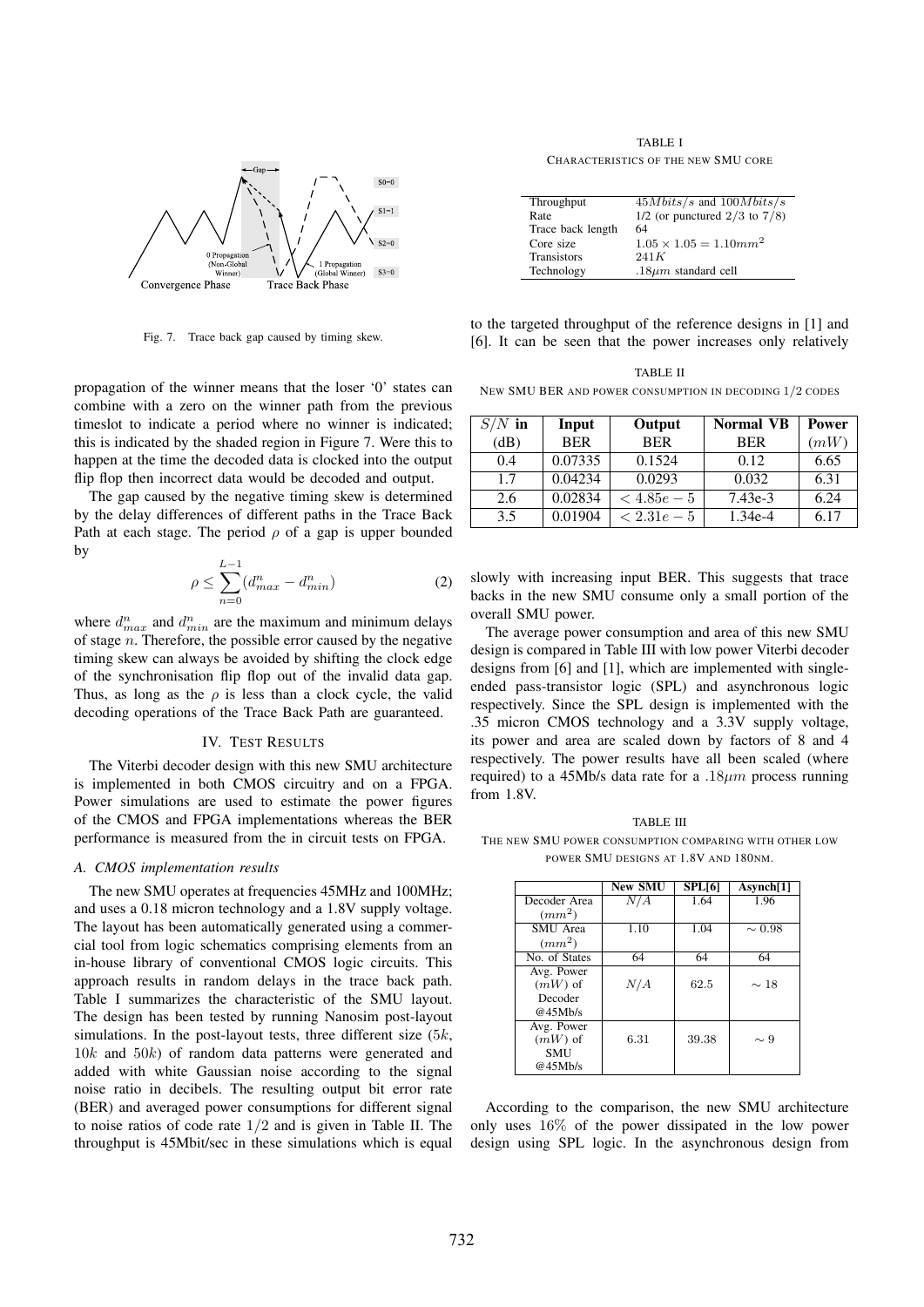[1], the overall decoder power consumption is also much less than the synchronous SPL design from [6]. Comparing to the power figure from the asynchronous design, the new SMU architecture can provide 29.8% power reduction. So, the new SMU is the most power efficient design amongst these three.

## *B. FPGA implementation results*

Since the post-layout power simulation is extremely computation intensive, it does not provide BERs that are accurate enough at low noise levels. The design has therefore been transferred to a  $90nm$  FPGA. Two Viterbi decoders,  $R = 1/2$ ,  $k = 7$  and  $R = 1/2$ ,  $k = 3$ , using this new SMU architecture were implemented and tested on a Virtex4 XC4VSX35 FPGA board. The test framework includes a reference Viterbi decoder IP core from Xilinx which is compatible with many common standards, e.g.DVB, 3GPP2, and IEEE802.16. The power figure is estimated by the Xpower tool from Xilinx. The size of the post place and route design is larger than the Xilinx IP core, as shown in Table IV. It shows the Viterbi decoder with

TABLE IV NUMBER OF SLICES THE VITERBI DECODER OCCUPIED WITH THE NEW SMU ARCHITECTURE

|                          | <b>RAM Blocks</b> | <b>Slices</b> |
|--------------------------|-------------------|---------------|
| VD with new $SMU(k=3)$   |                   | 284           |
| Xilinx $IP(k=3)$         |                   | 224           |
| $VD$ with new $SMU(k=7)$ |                   | 3,686         |
| Xilinx $IP(k=7)$         |                   | 2.423         |

the new SMU is 21% and 34% larger than the Xilinx Viterbi decoder of constraint lengths 3 and 7, respectively. All of the designs can operate at a frequency of 100MHz.

Monte Carlo simulations were used to get the BER results shown in Figure 8. It shows the measured BERs from the



Fig. 8. BER performance from FPGA tests.

Viterbi decoders with the new SMU match the standard Viterbi decoders BERs. There are only small differences at high noise levels due to the difference between the trace back speeds in the new SMU and the Xilinx Viterbi decoder.

The power simulations are run for 5k symbols at an  $Eb/No = 0dB$  with a 100MHz clock. The results are listed in Table V. These power figures indicate that for small constraint length, such as  $k = 3$ , the proposed new SMU saves  $28\%$ 

TABLE V DYNAMIC POWER CONSUMPTION OF THE VITERBI DECODER WITH THE NEW SMU IMPLEMENTED ON FPGA

|                    | Trace back length | Power(mW) |
|--------------------|-------------------|-----------|
| VD with new        | 48                | 20.3      |
| $SMU(k=3)$         |                   |           |
| Xilinx $IP(k=3)$   | 48                | 28.2      |
| <b>VD</b> with new | 48                | 135.6     |
| $SMU(k=7)$         |                   |           |
| Xilinx $IP(k=7)$   |                   | 146.2     |

dynamic power of a standard SMU implementation on the FPGA. However, for  $k = 7$ , the saving becomes only 4%. This is due to the exponential increase of trellis wire connections. For a small constraint length, the increased power dissipation of these extra connections is relatively small. However, as the number of the connections increases exponentially with the constraint length, the power overhead becomes significant and reduces the power saving of this new SMU.

#### V. CONCLUSION

In this paper, a new power efficient SMU architecture has been proposed. In this new design, data is entered into the SMU synchronously while the tracing back to reconstruct the encoder states history is decoupled from the data entry and free runs asynchronously. The trace back logic is entirely combinational thus avoiding the complex control and handshakes normally associated with asynchronous design. These measures give the new design an equivalent bit error performance but at lower power than other SMUs.

Although the trace back may cause an error due to the negative timing skew, it can be fixed by shifting the clock edge of the synchronisation flip-flop. This is confirmed by the measured BERs from the FPGA tests. This indicates that to achieve an efficient SMU design without handshakes is not without problems and that careful timing analysis and simulation are required at the working frequencies and on the targeted process.

On CMOS circuitry, the new SMU architecture is more power efficient compared with a low power design using SPL as it reduces the power dissipated in the SMU by a factor of 6. Thus, this proposed architecture is believed to be suitable for low power CMOS trace back SMU implementations.

#### ACKNOWLEDGMENT

The authors would like to thank UK EPSRC for funding this work and the project of designing a low power consumption Viterbi decoder.

#### **REFERENCES**

- [1] P. Riocreux, L. Brackenbury, M. Cumpstey, and S. Furber, "A low-power self-timed Viterbi decoder," in *Proc. Async*, Salt Lake City, Utah, USA, Mar. 2001, pp. 15–24.
- [2] G. C. Clark and J. B. Cain, *Error-Corection Coding for Digital Communications*. New York: Plenum Press, 1981.
- [3] R. Johannesson and K. S. Zigangirov, *Fundamentals of Convolutional Coding*. New York: Wiley-IEEE Press, 1999.
- [4] C. Lee, "A Viterbi decoder with efficient memory management," *ETRI Journal*, vol. 26, pp. 21–26, Feb. 2004.